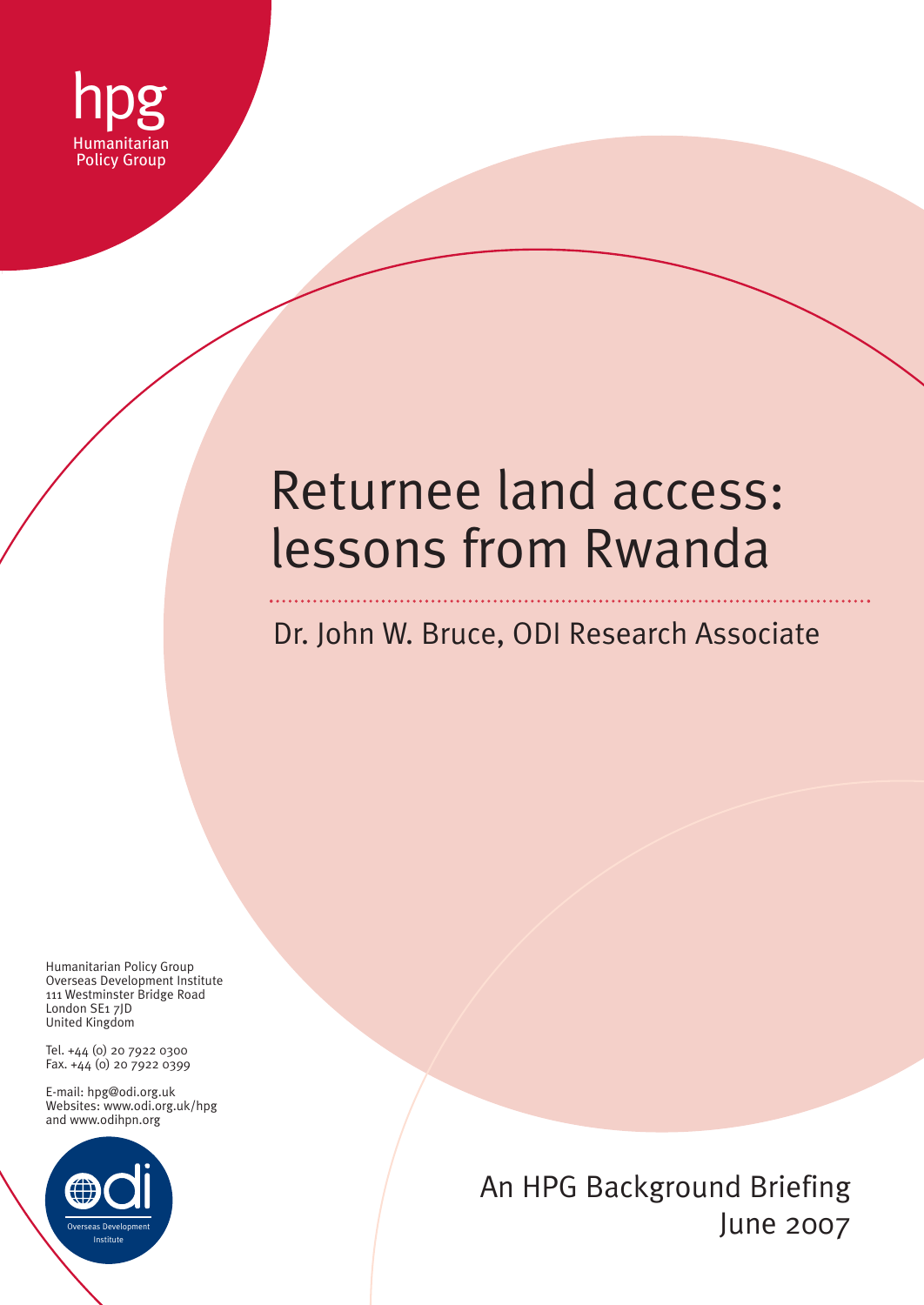This background briefing reports on a study of land access for returnees in Rwanda, and the impacts of land access policies in the post-conflict period. It also seeks to understand better the roles international humanitarian agencies and NGOs have played, and how their performance can be improved. It is not suggested that Rwanda is typical, but rather that the centrality of land issues there has thrown up a revealing set of broader questions.

#### Large refugee returns to a small country

Rwanda has experienced the most dramatic refugee returns of any country in Africa. Democratic elections at independence passed political control from the previously dominant, landed Tutsi minority to the Hutu majority, and massacres beginning in the late 1950s prompted Tutsis to flee to Uganda and Tanzania. In 1994–95, in the wake of genocide led by Hutu extremists against Tutsi and Hutu moderates and the collapse of the Hutu-dominated government, roughly 700,000 Tutsi refugees returned to Rwanda. At the same time, up to three million Hutu fled to what was then Zaire and Burundi, many fearing revenge for the genocide, others forced to accompany fleeing Hutu militia. In late 1996 and 1997, roughly two million of those Hutu refugees returned.

Rwanda is one of the most densely populated countries in Africa, with an average family landholding below the Food and Agriculture Organisation (FAO)-recommended minimum of 0.9 hectares. Pressure on land had been a contributing factor to the conflict. Experts differ as to the relative importance of different causes – poverty, land scarcity, population growth, environmental trends, unequal land distribution – but all recognise the important role played by competition for land in fuelling the conflict.

#### Land access for returnees

Land access for returnees has been a problematic and potentially explosive issue. Hutus had occupied most of the lands abandoned by Tutsis in the initial refugee outflow. At the negotiations leading to the 1993 Arusha Accords, land access for returning Tutsi refugees was on the agenda. The Tutsi-led Rwandan Patriotic Front (RPF) recognised that displacing those Hutu occupants on any large scale would only lead to further conflict, and agreed that returnees who had been out of the country for more than ten years would have to be accommodated on state-owned lands.

The situation after the genocide was, however, quite different from that envisaged by the negotiators at Arusha. The new RPF government reaffirmed its commitment to the land conditions of the Accords, including the 'ten-year rule'. The government's core Tutsi constituency constituted only 14% of the population, and it deemed adherence to the Accords essential to its legitimacy in the eyes of most Rwandans.

Many of the early returnees were accommodated on land taken from parks and game preserves. Others received land in resettlement villages known as *umudugudu*. Some Tutsi returnees were able, contrary to expectations, to reclaim land which had been occupied by Hutus, because those occupants had themselves fled the country. When Hutu refugees

#### Box 1: Land sharing in Rukungeri

Land sharing was taking place in a number of sectors in the northern area of Rukungeri when the author visited in December 2006. Local officials explained that those being accommodated were refugees who had left the country in 1959, and had returned some time ago but were now asking for land. They had been back in the country since 1994–95 in most cases, but had come to this area in 2001. Due to the incursions by Hutu insurgents from the Democratic Republic of Congo (DRC) into the area, and the security-driven forced villagisation in Rukungeri, they had not been able to obtain land earlier. Now that things were calmer, they had asked for land and were going to be accommodated. One official noted that local residents in this heavily Hutu area had complained: 'These are people whose families came to this area as feudal officials; how can we be asked to share land with them?'. But, he said, they were told that they must share and the sharing had begun. (The sharing had begun in two sectors and it would be carried out in four.) An official explained: 'No one likes giving up land, but people have a good will and it is going smoothly. It will be finished in a year. Of course the land plots are very small; no one can get as much as a hectare'. No compensation is being provided to those losing land.

returned *en masse* two years later, compromises had to be struck. Local officials in some localities initiated 'land sharing', whereby those who held land were 'encouraged' to share it with earlier returnees and other landholders. Both in the creation of the *umudugudu* and in the land sharing, land takings from existing holders took place in an atmosphere of fear and insecurity, with a degree of compulsion, and without due process or fair compensation.

The *umudugudu* effort for a period became a national programme of compulsory relocation and villagisation, but faltered as development and then human rights NGOs noted the many problems experienced in the refugee return phase – poor locations, lack of services and lack of compensation. Donor agencies have withheld support. But land-sharing continues in some localities, to accommodate late-arriving or late-claiming refugees (see Box 1).

#### Re-establishing security of tenure

The Rwandan experience demonstrates the difficulty of reestablishing stability and security in landholding. There are a number of reasons why this is problematic:

1. Refugee returns can be long and staggered. While Rwanda was nearly overwhelmed by two huge and sudden waves of returning refugees, the refugee returns continue and will do so for some time. The returns tend to perpetuate land sharing and other extra-legal takings of property for returnees. In 2006, over 6,000 people were expelled from Tanzania, and are now being absorbed. Many thousands more still remain outside the country (see Box 2). How will they be accommodated in a manner consistent with creating a new sense of security in landholding? Can nonland-based opportunities be found for them?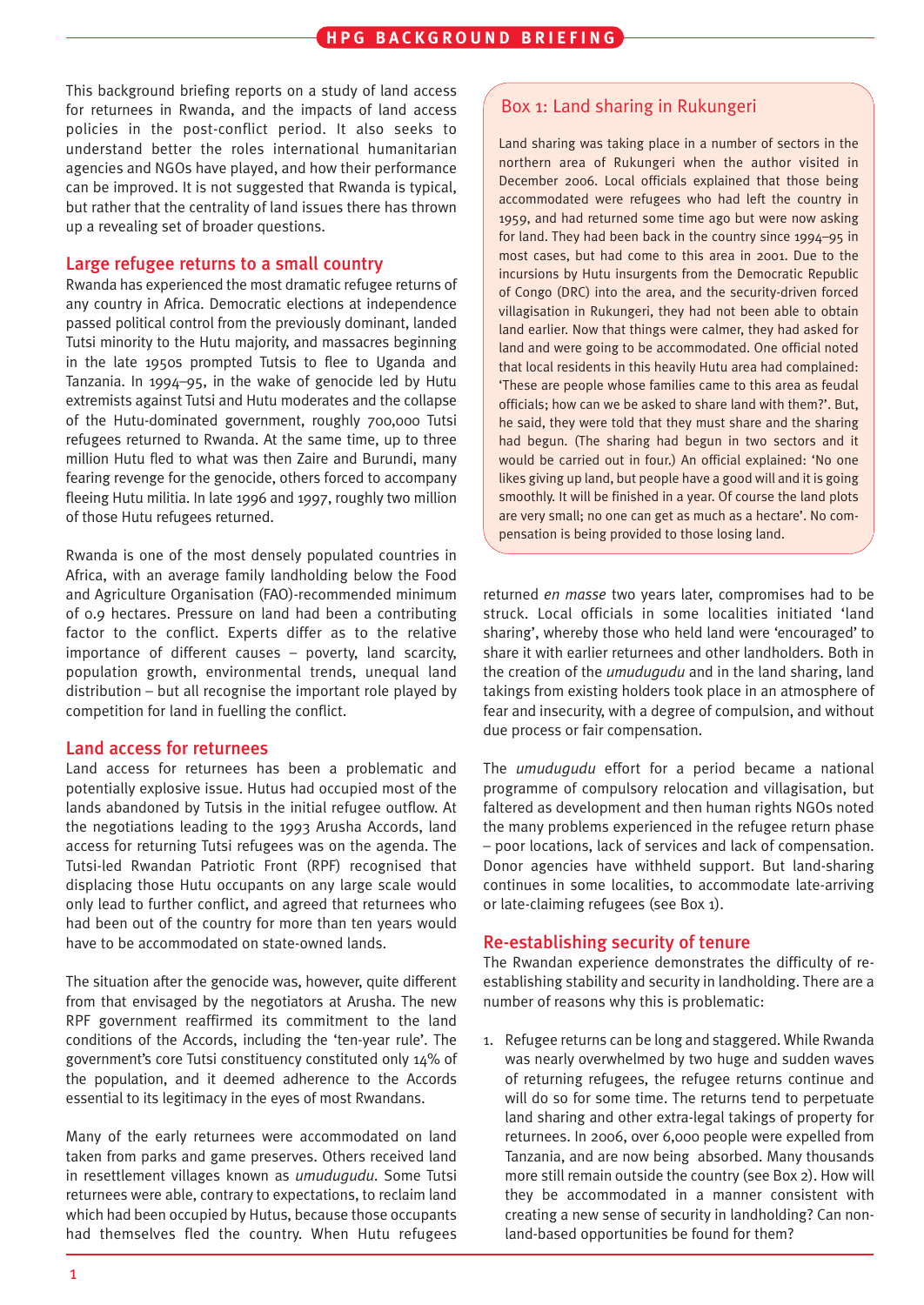#### Box 2: The continuing return

While the number of refugees returning to Rwanda has been steadily declining from the staggering levels of the mid-1990s, the numbers outside the country are still large. UNHCR figures from 2006 report over 11,000 in the DRC, and over 14,000 in Rwanda, with a total of roughly 50,000 remaining abroad, in over 23 countries. These are registered refugees, and the total is certainly much larger. For example, much larger numbers are believed to remain in the DRC. The return of 6,000 refugees from Tanzania in 2006 involved people who did not appear on UNHCR records because some had been there for many years in a community that had gradually absorbed others fleeing Rwanda. There is also a continuing outflow of refugees: Hutus leaving out of fear of the *gacaca* process.

- 2. Rectification of past injustices, however grievous they may be, can, if delayed too long, undermine efforts to establish security in landholding. In Rwanda the *gacacas*, local adjudicatory bodies established by the government to judge those who participated in the genocide, have only recently handed down indictments. Some who will be prosecuted are occupying the lands of those killed in the genocide. It is not clear how those landholdings will be dealt with by the *gacacas*, which have the power to order redress for the families of those killed.
- 3. Development programmes can themselves extend insecurity. In Rwanda, there have been calls for villagisation, consolidation of fragmented landholdings and master-planning of agricultural production, which could potentially involve a degree of consolidation. All three have created uncertainty among Rwandans as to whether they will be able to keep the land they hold. Early in the development of these programmes, the government seemed willing to use compulsion to implement them, but has since stated that coercion will not be used. Nonetheless, a land law passed in 2005 gives the government great discretion in taking and using land.
- 4. Titling programmes, if poorly administered, can work injustices, and the implementation of the titling and registration effort will need to be pursued by the government with great care, and will need to be carefully monitored by NGOs.

Although conflict over land is no longer taking place, there is still competition for land and many disputes over land. There are widely differing assessments of the potential for a return to conflict. One researcher spoke of tensions over land being passed down generations: 'A father walks his son past a house he had owned, or land the family had owned. He points them out to his son, and says, "This was ours, then they took it". The boy will remember'. Another informant, an NGO worker with long experience in rural communities, said: 'The mentality has changed. Post-genocide work has helped so much, because victims were supported. When you go to the hills, you feel no identity differences'. Another informant acknowledges continuing tensions over land: 'Land registration is our last chance'.

#### Lessons from Rwanda

Refugee return strategies need to address both land access and the security of property rights. Such security is essential to developing people's confidence in their future, and can make an important contribution to peace and reconciliation. This does not have the immediate urgency of the need for shelter, but at the least return programming should avoid creating new land grievances – a problem that can easily arise in resettlement villages. It is important that historical injustices are addressed, especially where they have played a role in generating the conflict. But in the end, full justice will often not be achieved – indeed, it will sometimes be difficult to define what full justice is. Yet it is important that a line is drawn under crisis and confusion, even at the cost of foregoing the rectification of some remaining injustices.

What might have been done differently in Rwanda? It would have been useful if state-of-the-art understandings of land policy options had been introduced earlier, at the time of peace negotiations in 1993. The Arusha Accords reflect attitudes towards forced resettlement and land consolidation dating from the colonial period, and were not informed by more recent international experience with such programmes. It is sometimes suggested that refugees returning from Uganda and Tanzania brought models back with them from those countries. If so, they appear not to have learned the hard lessons of forced villagisation from Tanzania, or the disappointments of Ugandans with their leaseholds from the state, which they repudiated in favour of ownership in the new Ugandan Constitution of 1997. Those in a state of insurgency are often cut off from new learning on development policy issues.

A further lesson from the Rwandan experience concerns the failure of the international humanitarian organisations involved to manage the refugee return in a way that recognises the abuses of land rights involved in the *umudugudu* and land-sharing programs (see Box 3). These problems were first brought to light by development NGOs, notably ACORD/Rwanda, and later by human rights NGOs, notably Human Rights Watch. UNHCR, the lead agency for refugee return, claims that it saw no other option in the chaotic circumstances of return. The agency did, however, develop guidelines for donor support for the *umudugudu* programme that sought to limit further abuses.

## Box 3: Remembering the 1994–95 return

A minister in the first post-genocide government recalls: 'The international community did not seem to understand the land issue. The claims were social and political. The international community was preoccupied with the size of the return and how so many would be sheltered. After the genocide, there was a total lack of focus on land. There had been plans for land to be identified beforehand, for the refugees and their cattle to wait at the border, to be provided with goods and funds, their animals vaccinated. None of this happened'. An NGO staffer engaged in setting up *umudugudu* remembers: 'At that time, no one even asked, whose land is this being allocated'.